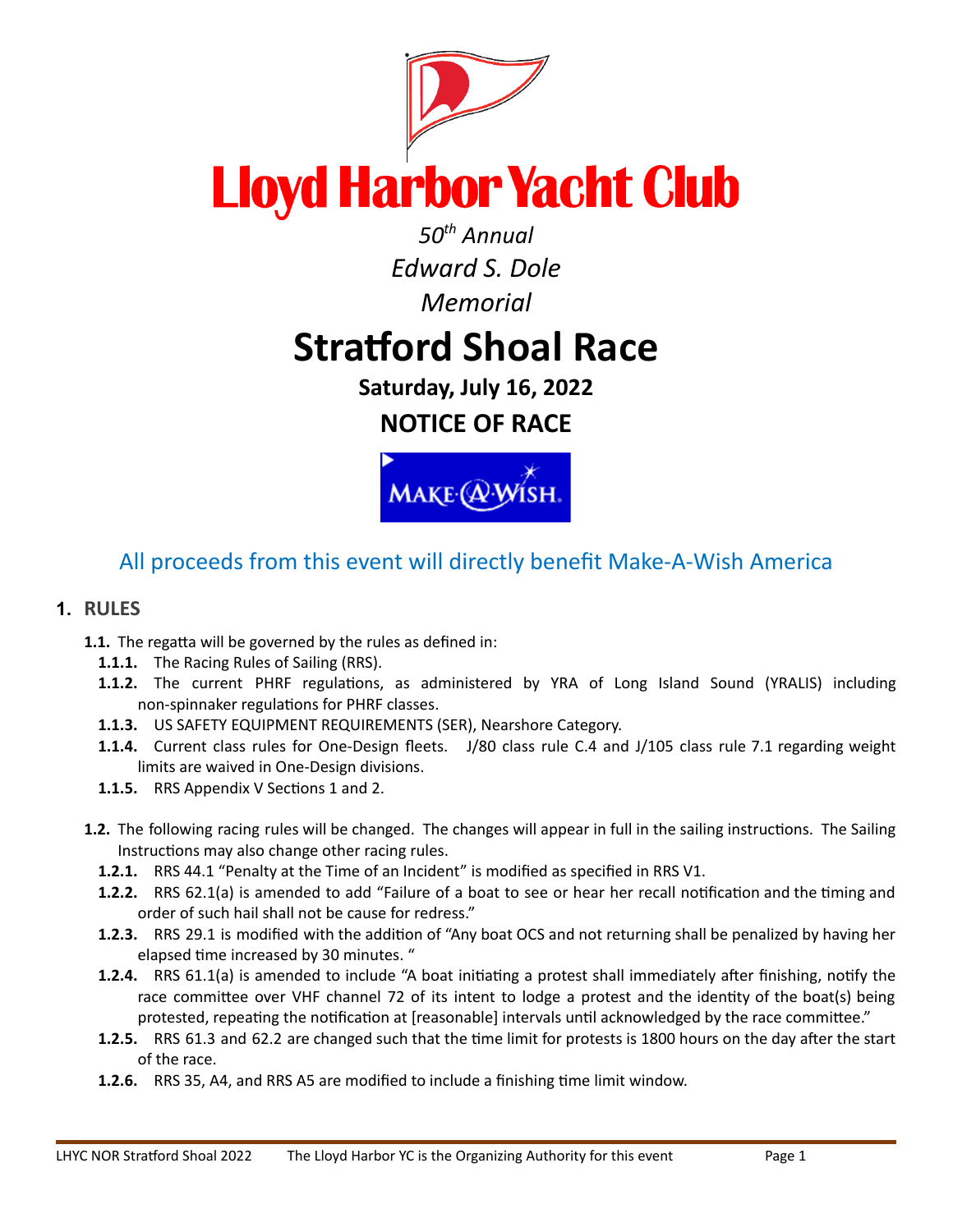# **2. ELIGIBILITY AND ENTRY**

- **2.1.** The regatta is open to monohull sailboats of no less than 24 feet LOA and having PHRF ratings of less than 190.
- **2.2.** Entry is done using the Lloyd Harbor Yacht Club's online registration at www.lhyc.org, following the link to the Race Information page.
- **2.3.** The final deadline for entries is 2300 hours, July 14.
- **2.4.** Racing will be offered for the following PHRF classes of boats: Jib-and-Main, Spinnaker, One-Design, and Double-Handed.
- **2.5.** Entrants must possess a valid YRALIS PHRF cerficate, a valid One-Design cerficate, or receive a waiver and LHYC handicap rating from the LHYC Measurer. Entrants shall use their **distance** handicap rating.

#### **2.6.** ONE-DESIGN FLEETS

- **2.6.1.** One-Design classes of at least four boats will be provided their own division. If fewer than four entries are received for any One-Design class, they will be entered in an appropriate PHRF class unless they wish to withdraw their entry.
- **2.7.** DOUBLE-HANDED FLEET
	- **2.7.1.** Autopilots are allowed in the double-handed division only.

#### **2.8.** CANTING KEELS

- **2.8.1.** The use of a canting keel shall be permitted and the use of stored power in order to power the mechanism to cant a keel shall be allowed. This changes RRS 51 and 52.
- **2.9.** MULTIHULL FLEET

2.9.1. Multihull boats are welcome to enter in a demonstration class, but will not be scored.

#### **3. FEES**

- **3.1.** The early registration fee of \$85 is available to boats registering and paying through July 10.
- **3.2.** For entries received after July 10 the full entry fee of \$100 is required.
- **3.3.** US Sailing members receive an additional \$5 discount.
- **3.4.** Fees should be paid online during registration, but may be paid by check if necessary, made out to the Lloyd Harbor YC, P.O. Box 60, Huntington, NY 11743. Please contact the Fleet Captain prior to the race if you are planning on paying by check. Unpaid entrants will not be scored.

# **4. SCHEDULE OF RACES**

- **4.1.** Racing is scheduled for Saturday, July 16, 2022.
- **4.2.** The scheduled time for the first warning signal is 1400 hours.

# **5. SAILING INSTRUCTIONS**

- **5.1.** The Sailing Instructions will be available on the club web site by July 2 at 1800 hours. Any changes to the Sailing Instructions will be announced and posted by 0800 hours on the day of the race.
- **5.2.** Scratch Sheets will be available on the web site no later than 1800 hour on July 15. The Regatta Network "Current Registrants" list is NOT the Scratch Sheet.

# **6. VENUE**

6.1. The venue is Long Island Sound from Lloyd Neck to Stratford Shoals. Rendezvous will be made in the vicinity of Nun "6" off Lloyd Neck.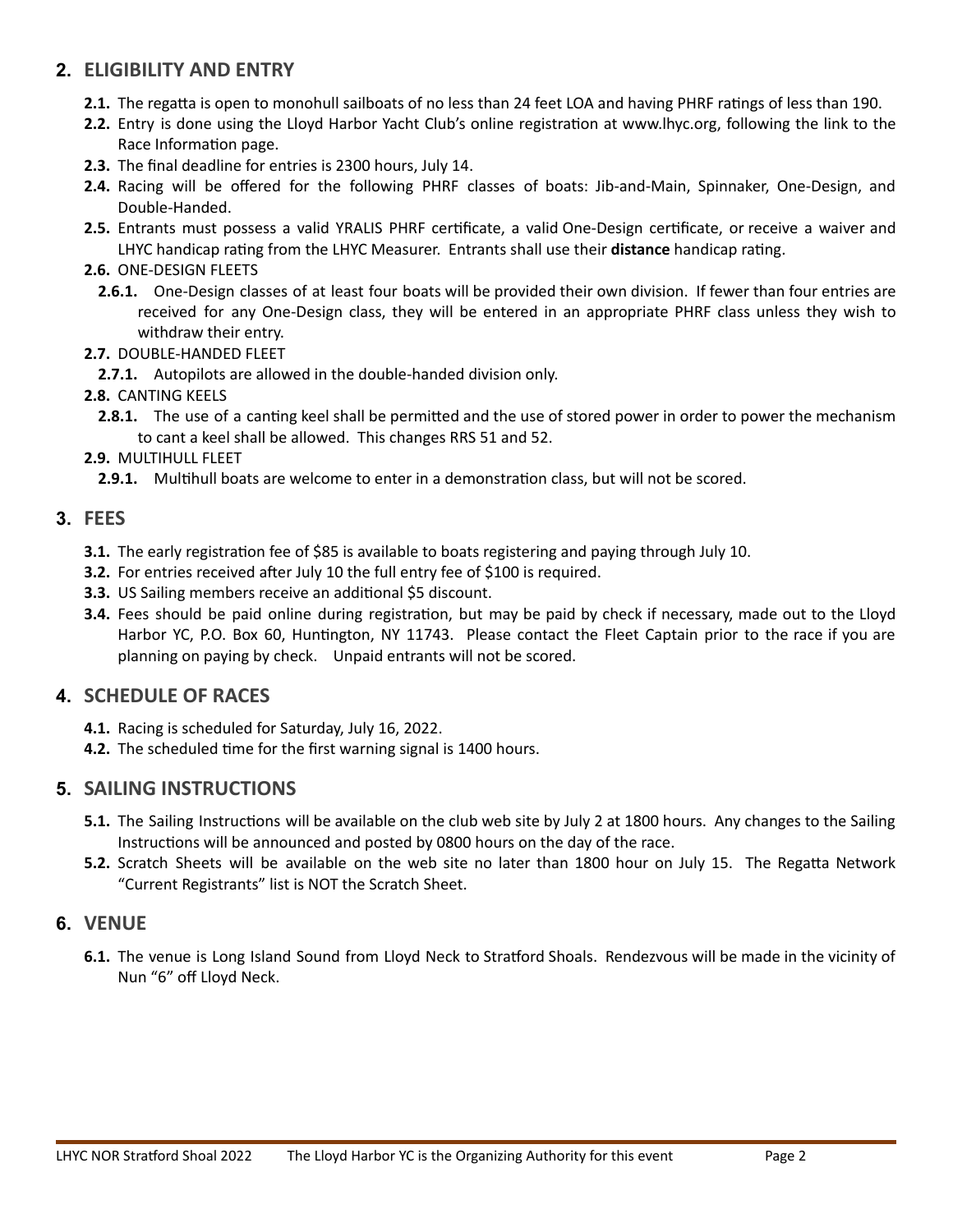# **7. COURSE**

- **7.1.** The Race will Start in the vicinity of Nun "6". The race will proceed towards Can "13" off Eaton's Neck Point leaving it to starboard, proceed to the Stratford Shoal Lighthouse, leaving it to starboard, continue back to Eaton's Neck Can "13", leaving it to port, and proceed to the finish at Nun "6". Course distance for handicapping purposes is 34.0 nautical miles.
- **7.2.** Contingency Course: In the event that conditions prevent or extensively delay the start of the race to Stratford Shoal (7.1), an alternative course of approximately 10 miles may be used.

#### **8. SCORING**

8.1. Time allowances will be per YRALIS PHRF procedures using time on distance and will be based on the course distance as calculated by the RC, regardless of the distance sailed.

#### **9. RADIO COMMUNICATION**

- **9.1.** Each boat shall carry a VHF radio capable of transmitting and receiving on channel 72.
- **9.2.** Except in an emergency, a boat shall neither make radio transmissions while racing nor receive radio communications not available to all boats. This restriction also applies to all mobile devices.

#### **10.PRIZES**

- **10.1.** Prizes will be awarded as follows for each class: First, if there are three or more registrants, Second, if five or more, Third, if seven or more and Fourth, if eleven or more.
- **10.2.** The **Stratford Shoal Trophy** will be awarded to the boat in the PHRF spinnaker fleet with the lowest corrected time (one year retention).
- **10.3.** The **Silver Girl Trophy** will be awarded to the boat in the JAM fleet with the lowest corrected time (one year retention).
- **10.4.** The **First Home Trophy** will be awarded to the first boat of the PHRF spinnaker fleet to finish (one year retention).
- **10.5.** This event is a qualifier for North Sails' Huntington Bay Boat of the Year Trophy. Participation earns one point.
- **10.6.** This event is a qualifier for North Sails' **Long Island Sound Charity Cup**.
- **10.7.** This event is a qualifier for YRA of Long Island Sound **Youth Challenge Cup** & Distance Qualifier.

# **11.DISCLAIMER OF LIABILITY**

**11.1.** Competitors participate in the regatta entirely at their own risk. See RRS 3, Decision to Race. The organizing authority will not accept any liability for material damage or personal injury or death sustained in conjunction with or prior to, during, or after the regatta.

#### **12.INSURANCE**

**12.1.** Each participating boat shall be insured with valid third-party liability insurance.

#### **13.ACCOMMODATIONS FOR VISITING YACHTS**

- **13.1.** A limited number of moorings may be available at Huntington and Centerport Yacht Clubs for visiting yachts.
- **13.2.** Please contact the Fleet Captain to coordinate mooring or other facilities required.